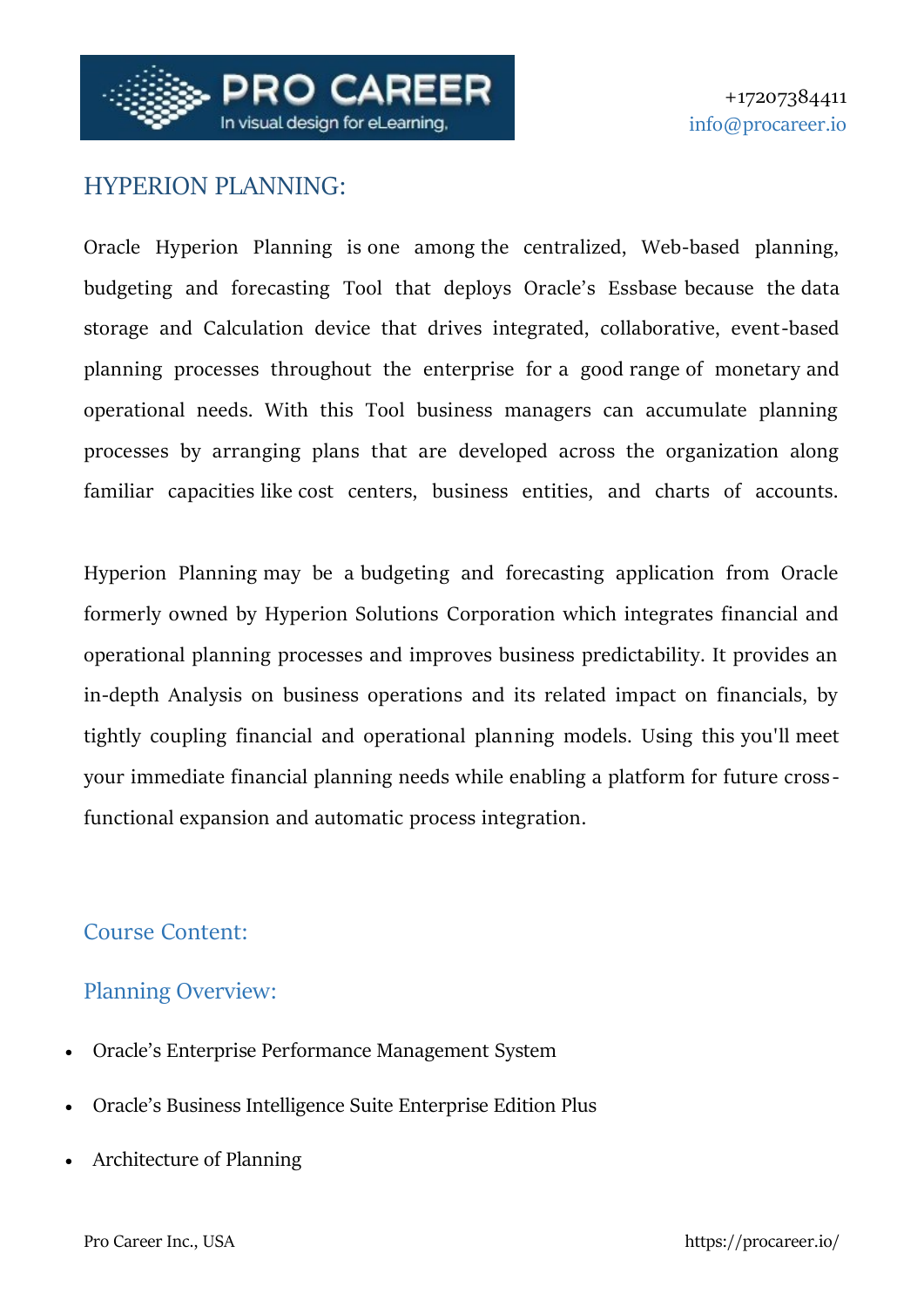

- Relationship Between Planning and Essbase
- Navigation of Workspace

#### Creating Dimensions:

- EPM Architect
- Period, Scenario and Version Dimensions
- Entity Dimensions
- Account Dimensions
- Custom Dimensions

#### Metadata:

- Loading Data
- Using Application Views
- Deploying Applications
- Setting Up Exchange Rates

## Loading Data and Calculating Database:

• Setting Up Data Loads and Calculating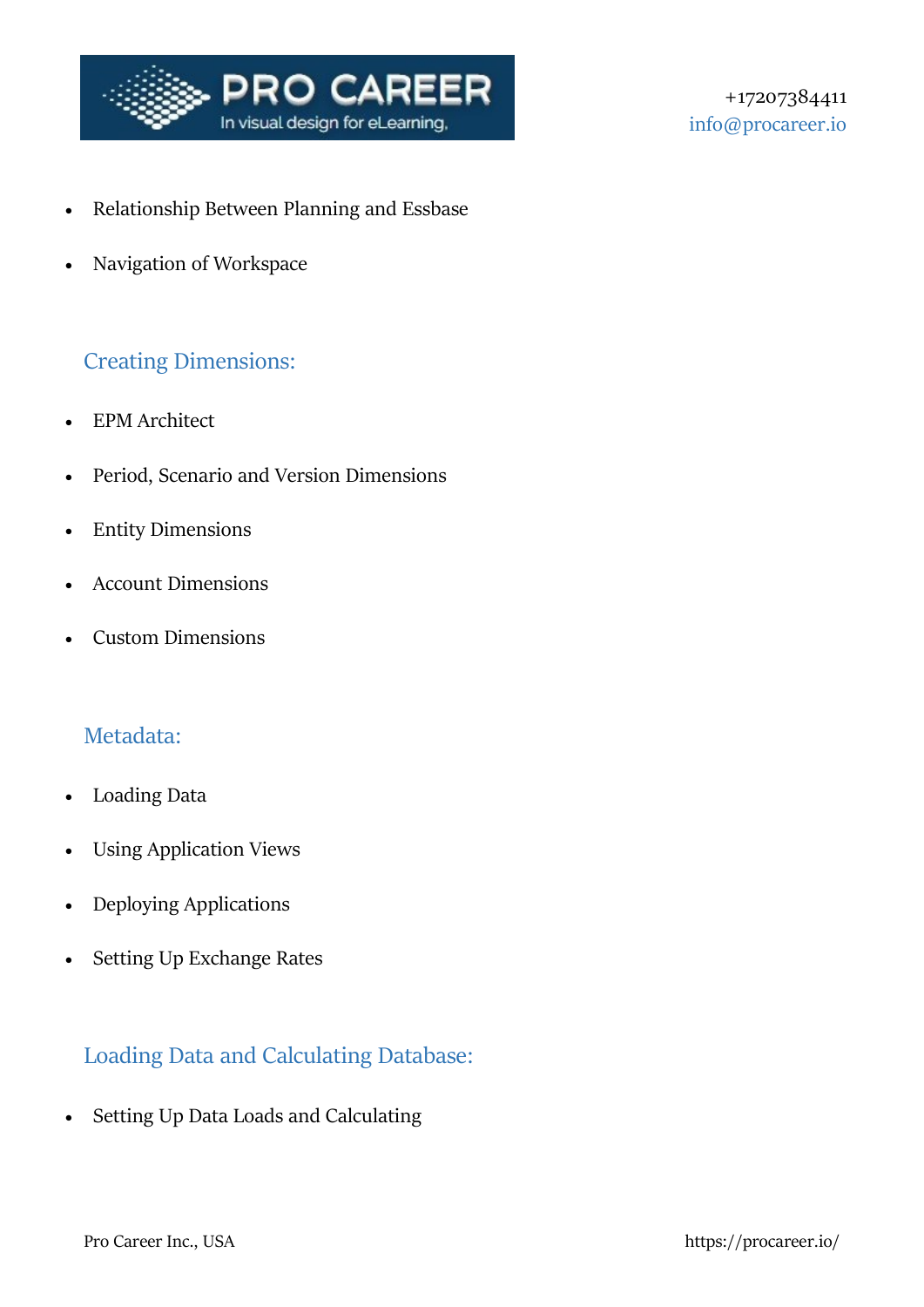

+17207384411 info@procareer.io

Loading Data

# Security:

- Provisioning Users and Groups
- Defining Access Levels

#### Designing Data Forms:

- Creating Forms and Folders
- Customizing

#### Entering Data:

- In Planning
- Using Smart View
- Offline

#### Business Rules:

- Creating Business Rules
- Building Runtime Prompts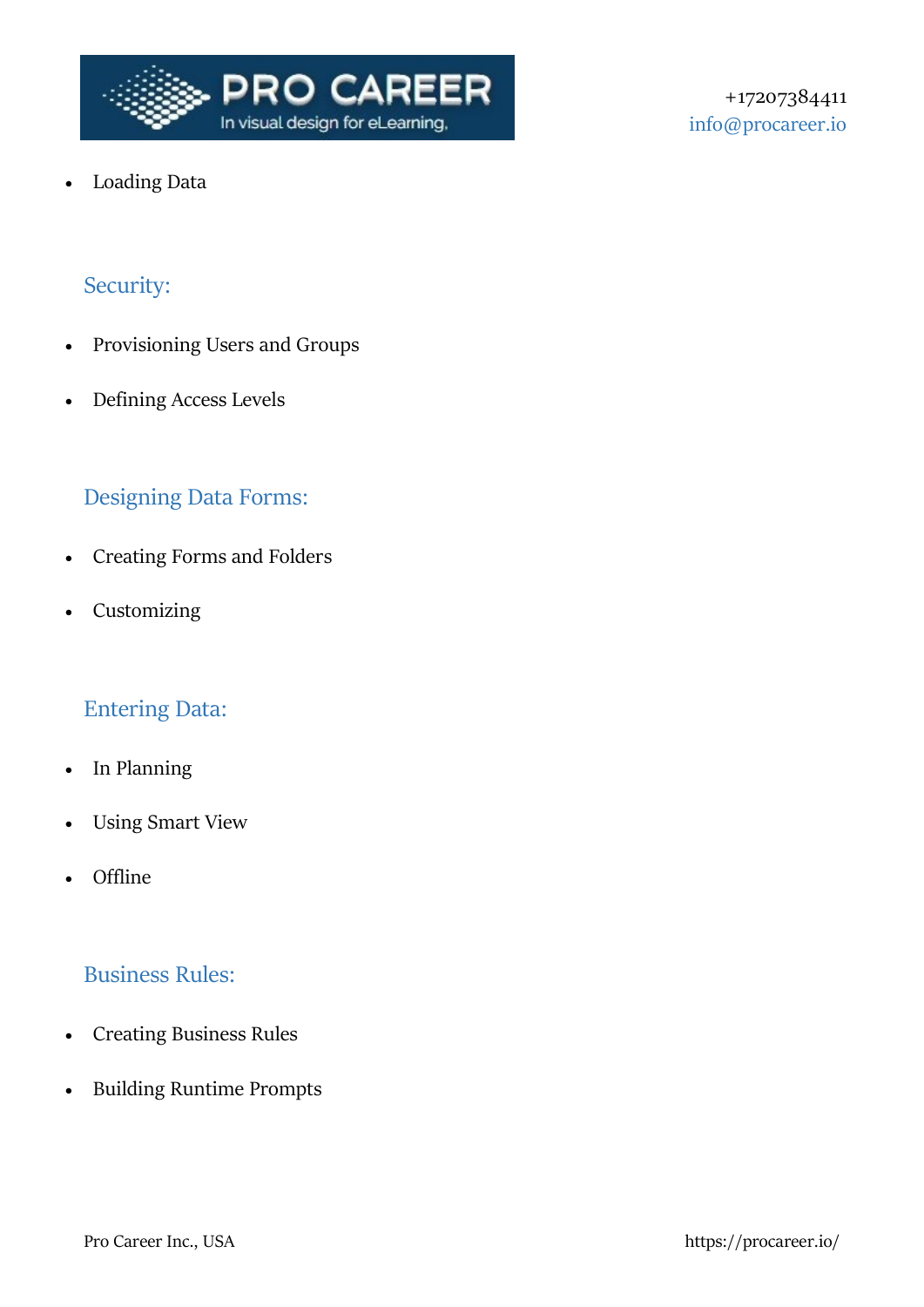

- Adding Formulas
- Managing Business Rules

#### Managing Plan Process:

- Approval Process
- Task Lists

## Analysing Planning Data:

- Financial Reporting
- Reports in Workspace

## Working with Financial Controls:

- About Financial Controls
- Creating Controls Groups, Sections, and Questions
- Deleting and Restoring Controls Groups, Sections, and Questions
- Assigning Reviewer, Submitter, and Proxy Rights
- Accessing Financial Controls
- Selecting Application Settings for Financial Controls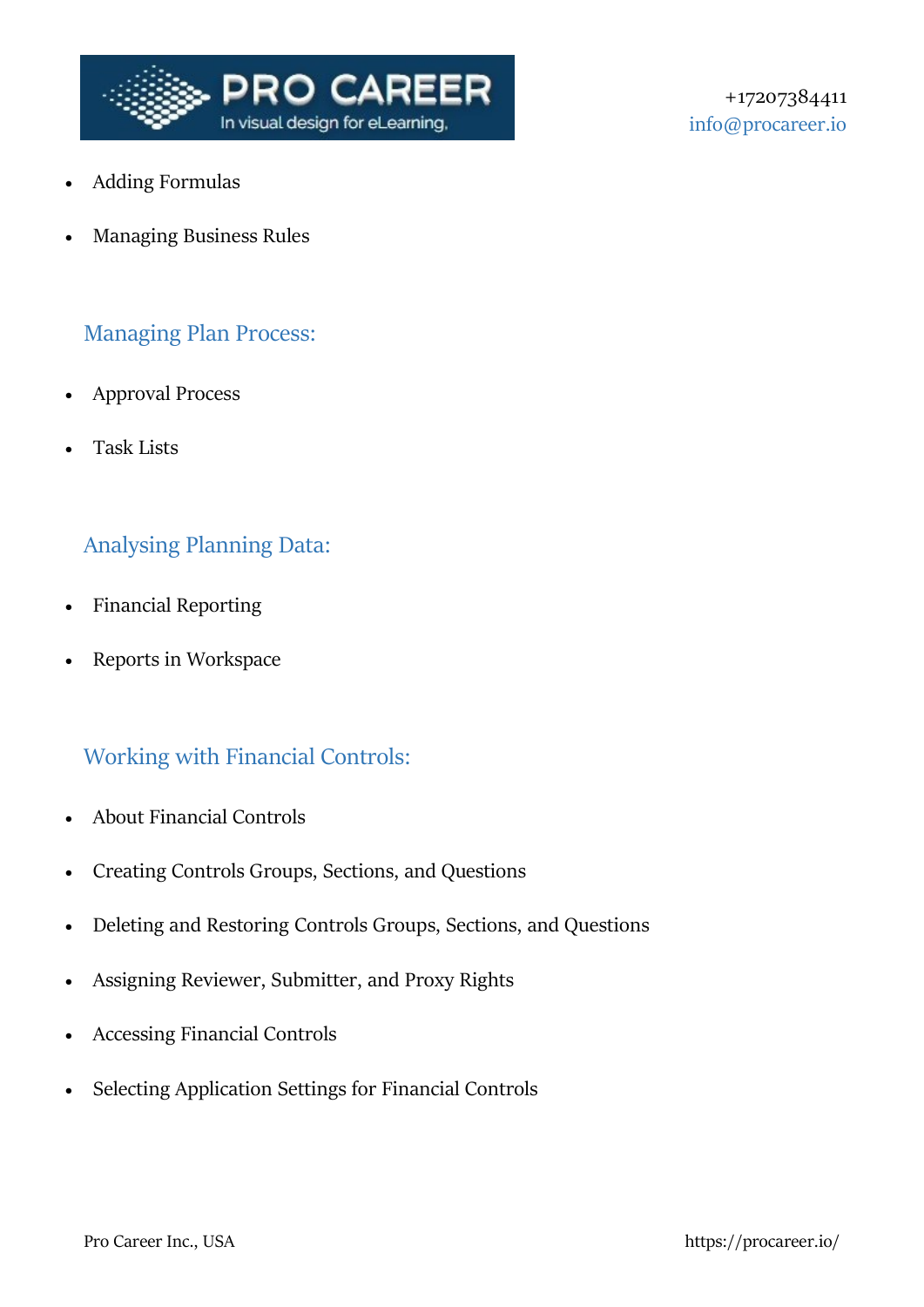

## Working with Import Scripts:

- About Scripting in FDM
- Working with Scripting Components
- Creating Import Scripts
- Assigning Import Scripts to Import Formats
- Applying Scripting Functions to Import Scripts
- Working with Temporary Variables
- Manually Executing Custom Web Scripts

# Working with Import Integration Scripts:

- About Import Integration Scripts
- Creating Import Integration Scripts
- Assigning Import Integration Scripts to Import Formats

## Working with Event Scripts:

- About Event Scripts
- Creating Event Scripts
- Changing Import Formats Dynamically